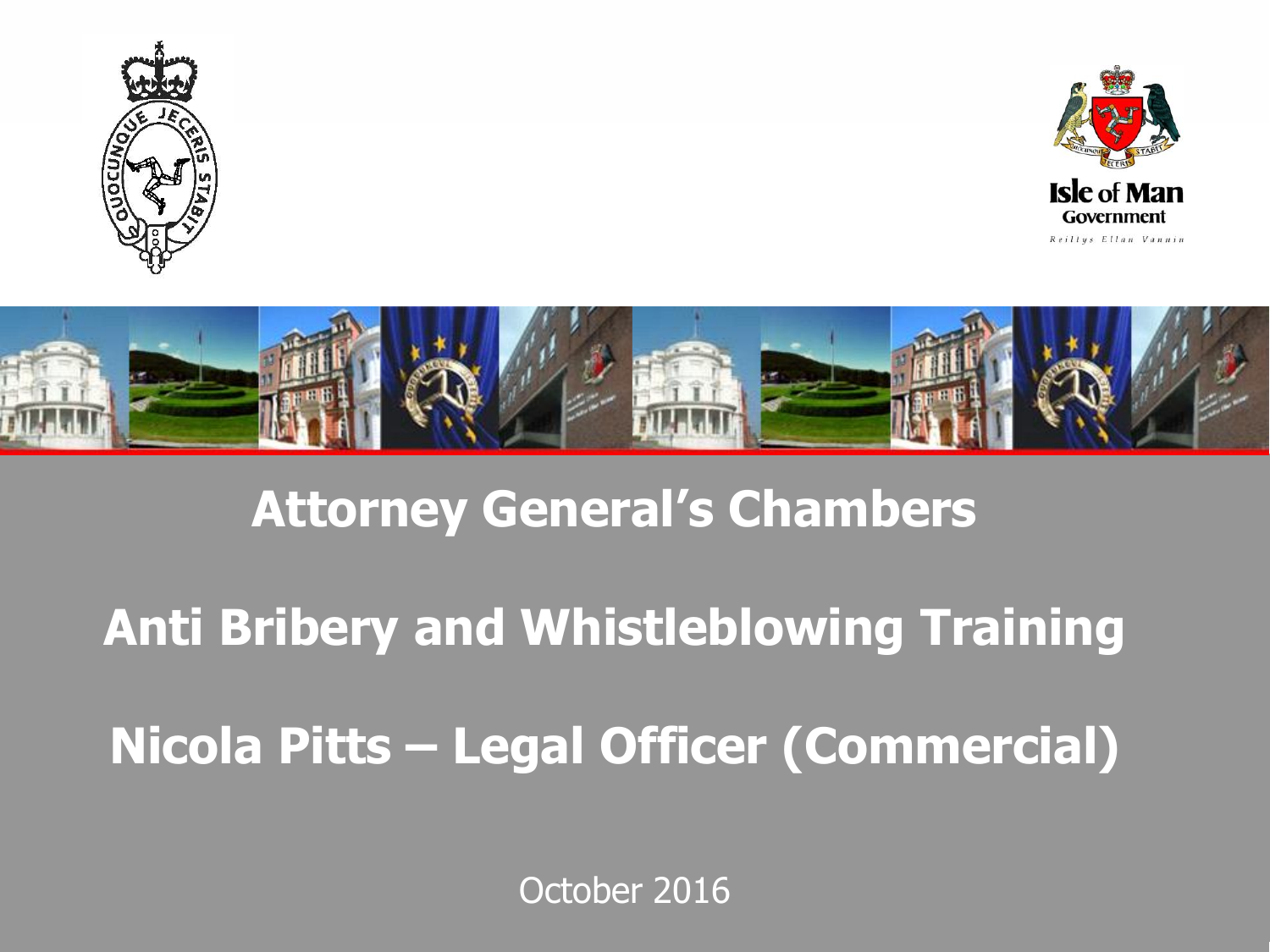### **LEGAL FRAMEWORK**

# • **Anti Bribery - Bribery Act 2013**

# • **Whistleblowing - Employment Act 2006**

effect, br ation from legislation aws. latio

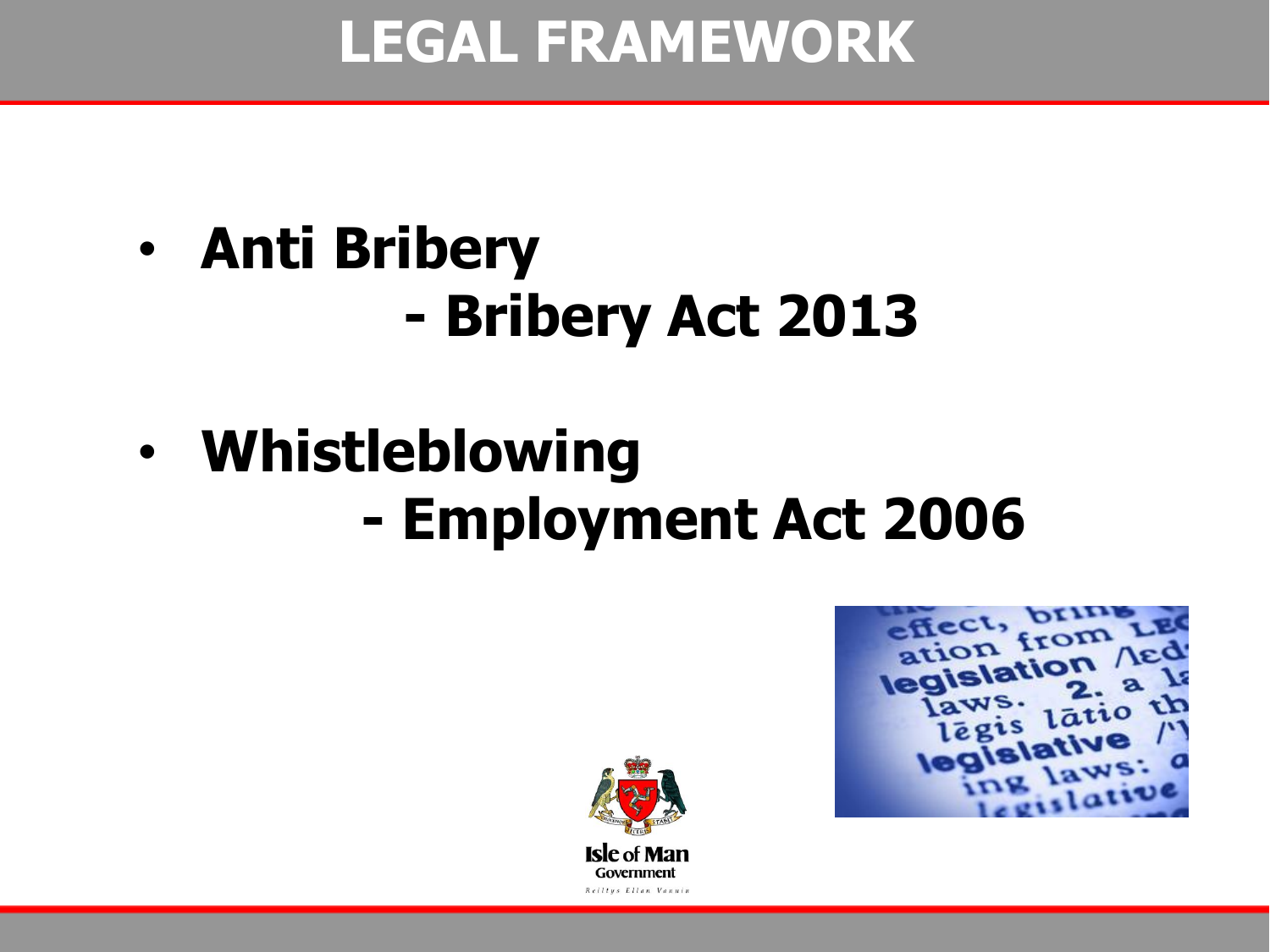### **THE BRIBERY ACT 2013**

# **BRIBERY ACT 2013**



- **Royal Assent 21st May 2013**
- **In force – 16th December 2013**
- **UK Act – RA April 2010 – in force July 2011**

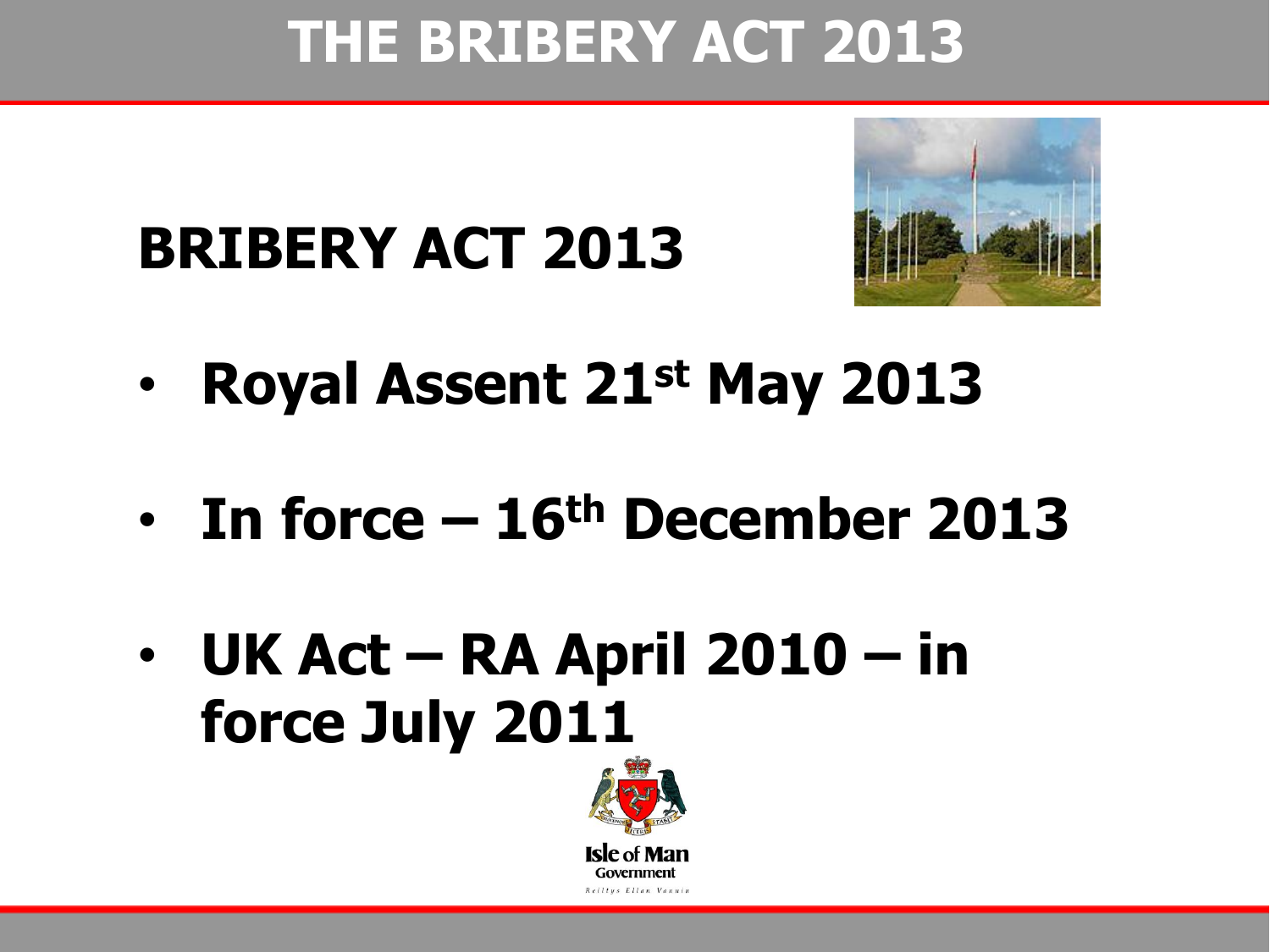### **BRIBERY**

## **WHAT IS BRIBERY?**



#### **Kickbacks**

**Backhander**

**Commissions**

**Tip**

**Hospitality**

#### **Donation**

**"Bribery offers rewards, both financial and material, to individuals to obtain a commercial advantage"**



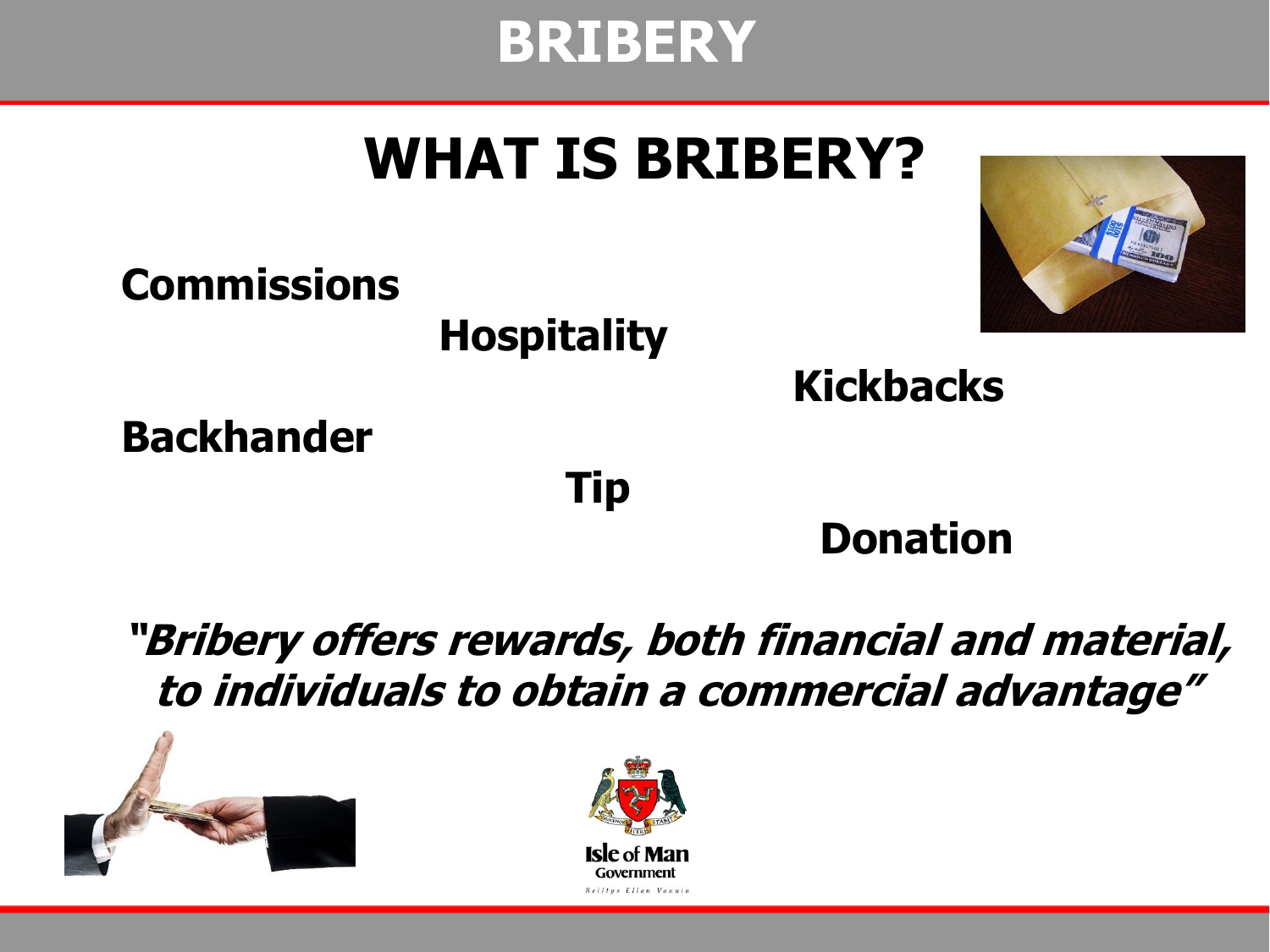## **OFFENCES – BRIBERY ACT 2013**

#### **OFFENCES**

- **1. Giving a bribe**
- **2. Receiving a bribe**
- **3. Bribing a foreign official**
- **4. Commercial organisation failure to prevent bribery**
- **5. Failing to report an attempt to bribe**
- **6. Interfering with duty to report**

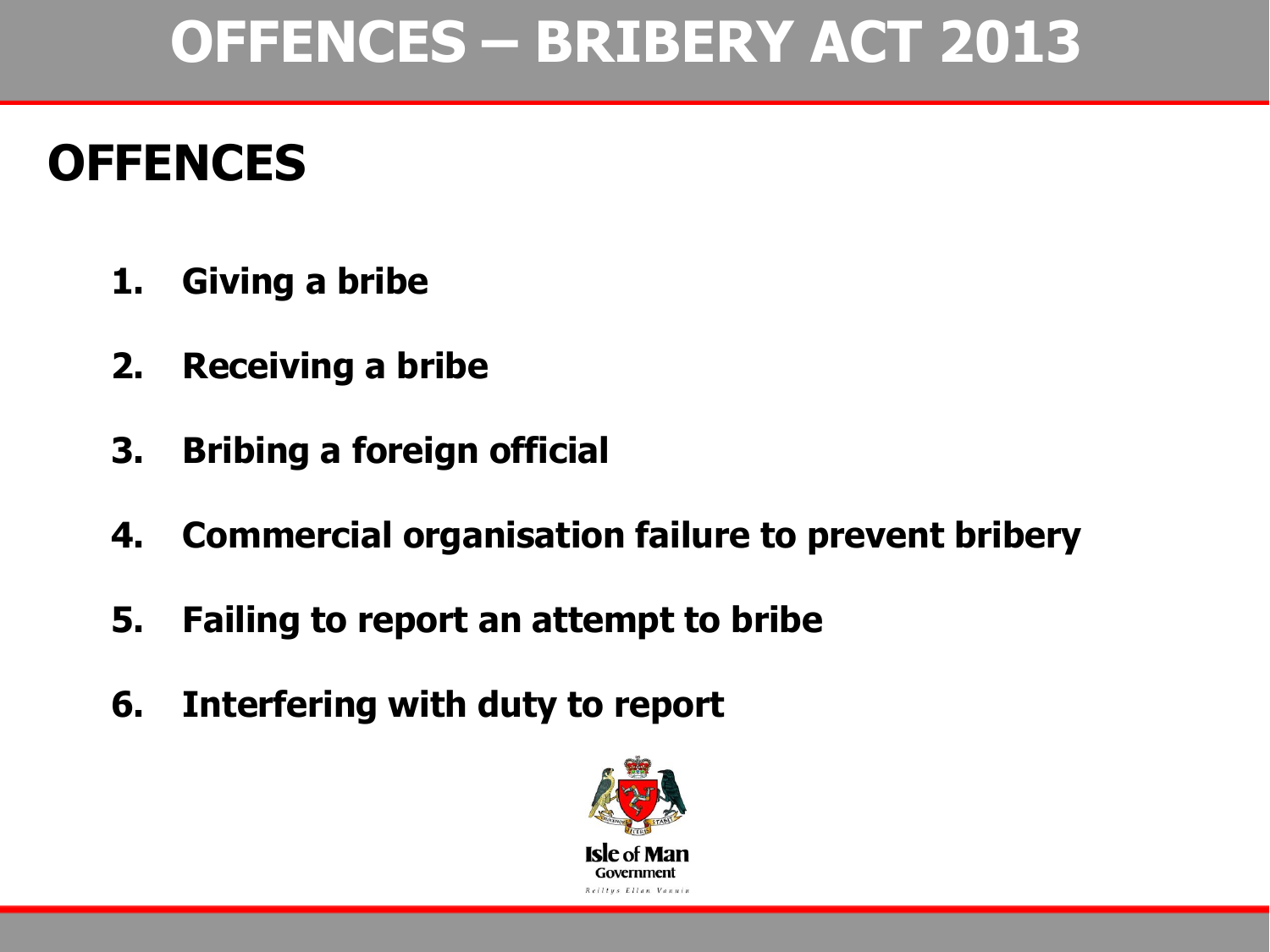# **Giving or receiving bribes (s7 and 8)**

- **Giving - Offer or promise of financial or material advantage**
- **Receiving - Request or agreement or acceptance of financial or material advantage**
- **Intention to induce or reward improper performance of a function or activity**



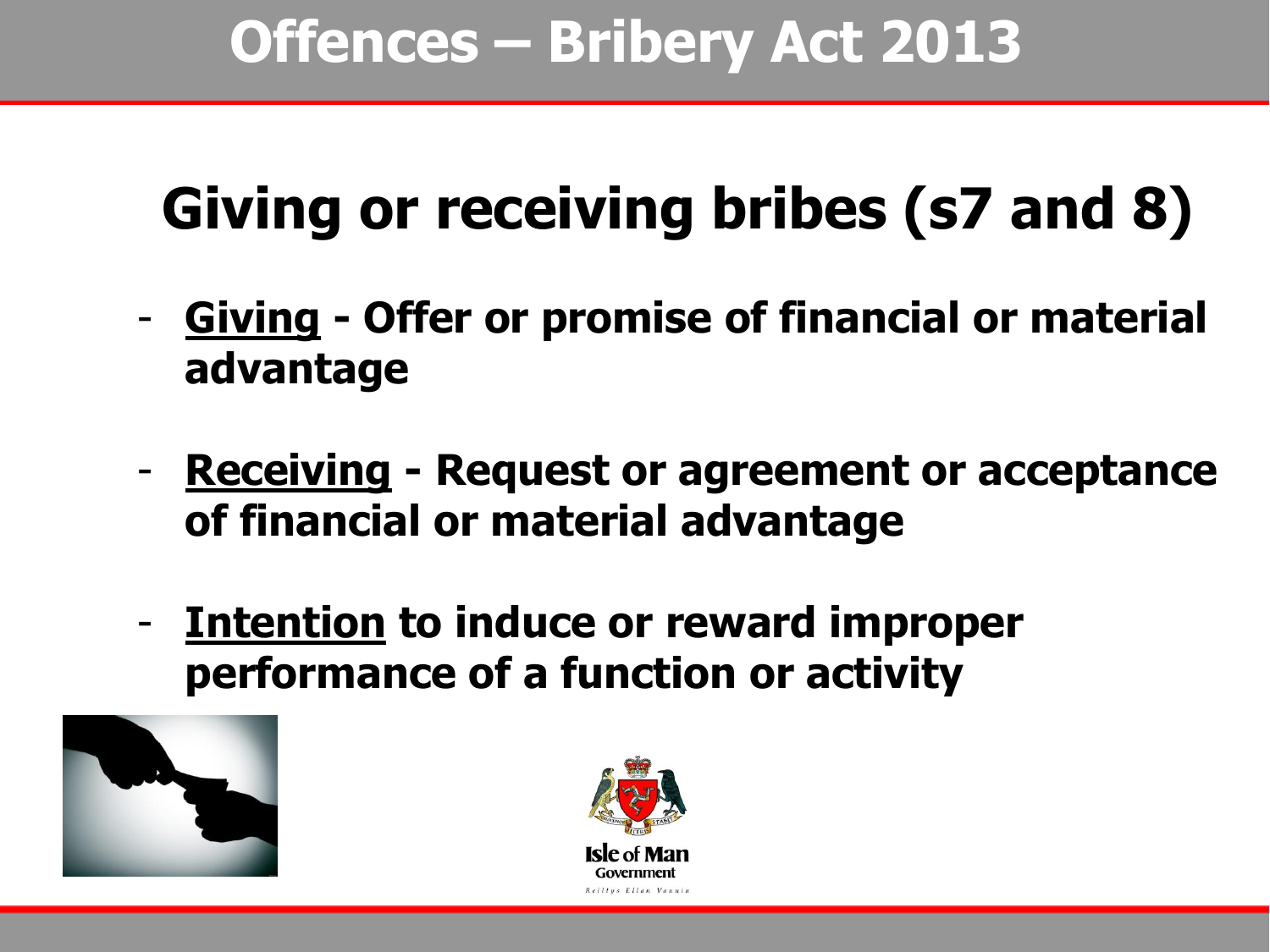# **Bribing a foreign official (s9)**

- **Offence if directly or through a third party offers, promises, or gives any financial or other advantage to a foreign official**
- **An organisation can be liable to prosecution if a person associated with its business (e.g. an employee) offers or bribes another person intending to obtain or retain business or business advantage**



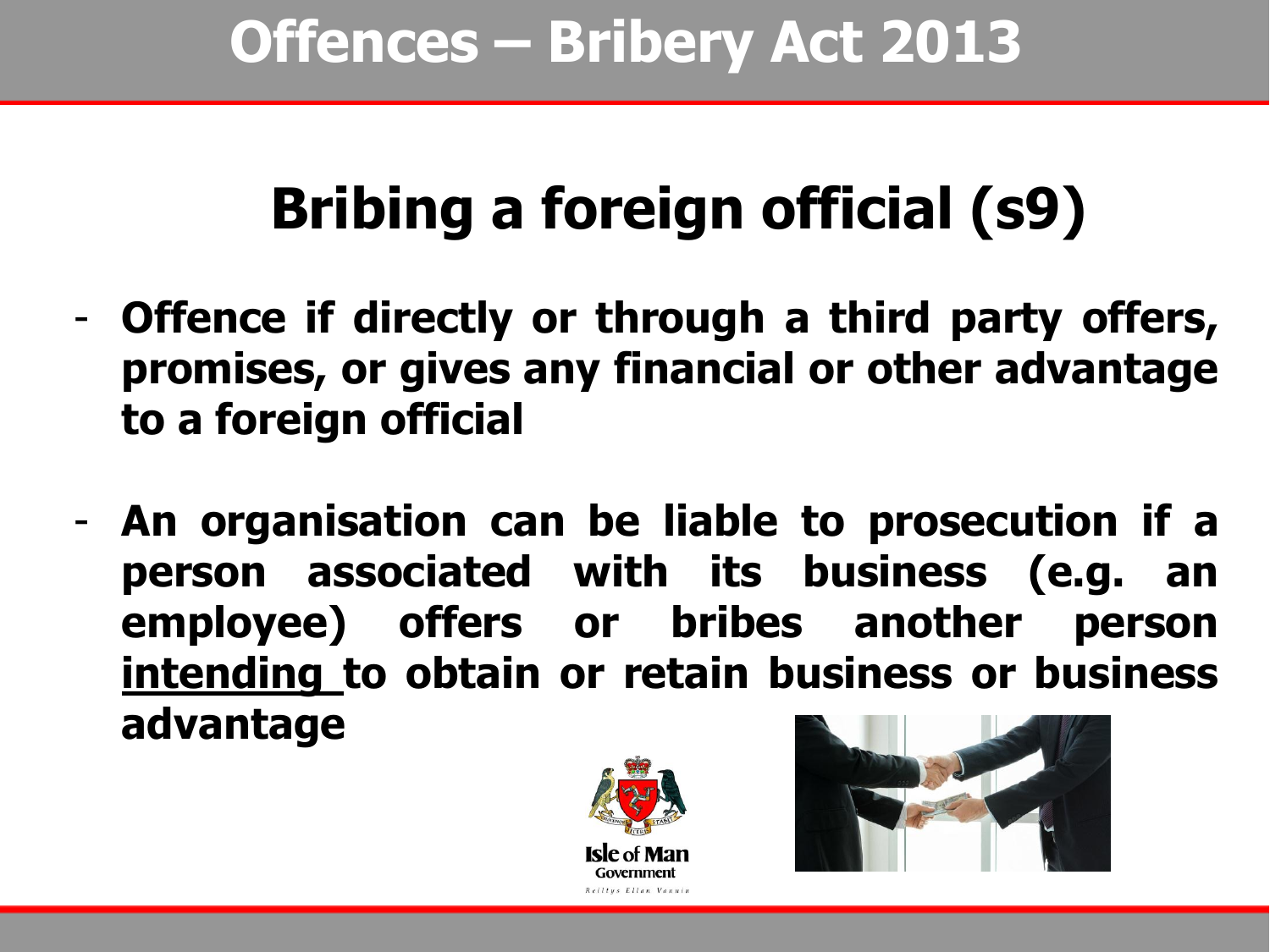## **Failure of commercial organisation to prevent bribery (s10)**

- **Person 'associated' with the commercial organisation (C) i.e. employee, agent or subsidiary**
- **Intends to obtain or retain business, or advantage in conduct of business for the commercial organisation**

**NOTE: Statutory Defence – 'Adequate procedures'**

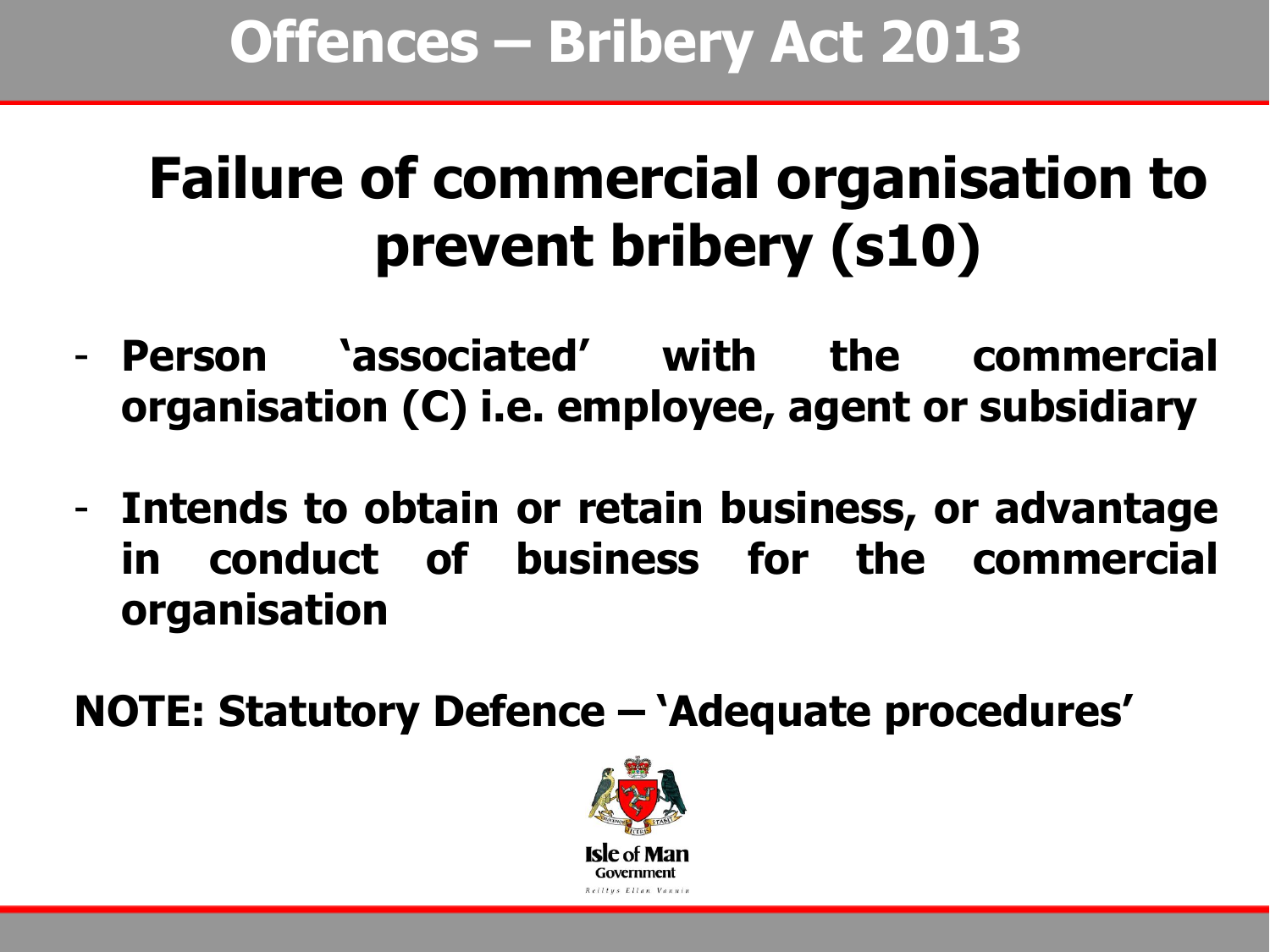## **Offences – Bribery Act 2013**

# **Failing to report (s13 and 14)**

- **A public official must disclose any bribe as soon as reasonably practicable in the 'prescribed manner'**
- **Offence if fails to report**
- **Prescribed manner –**
	- **to police OR**



- **in accordance with established procedures AND the police**

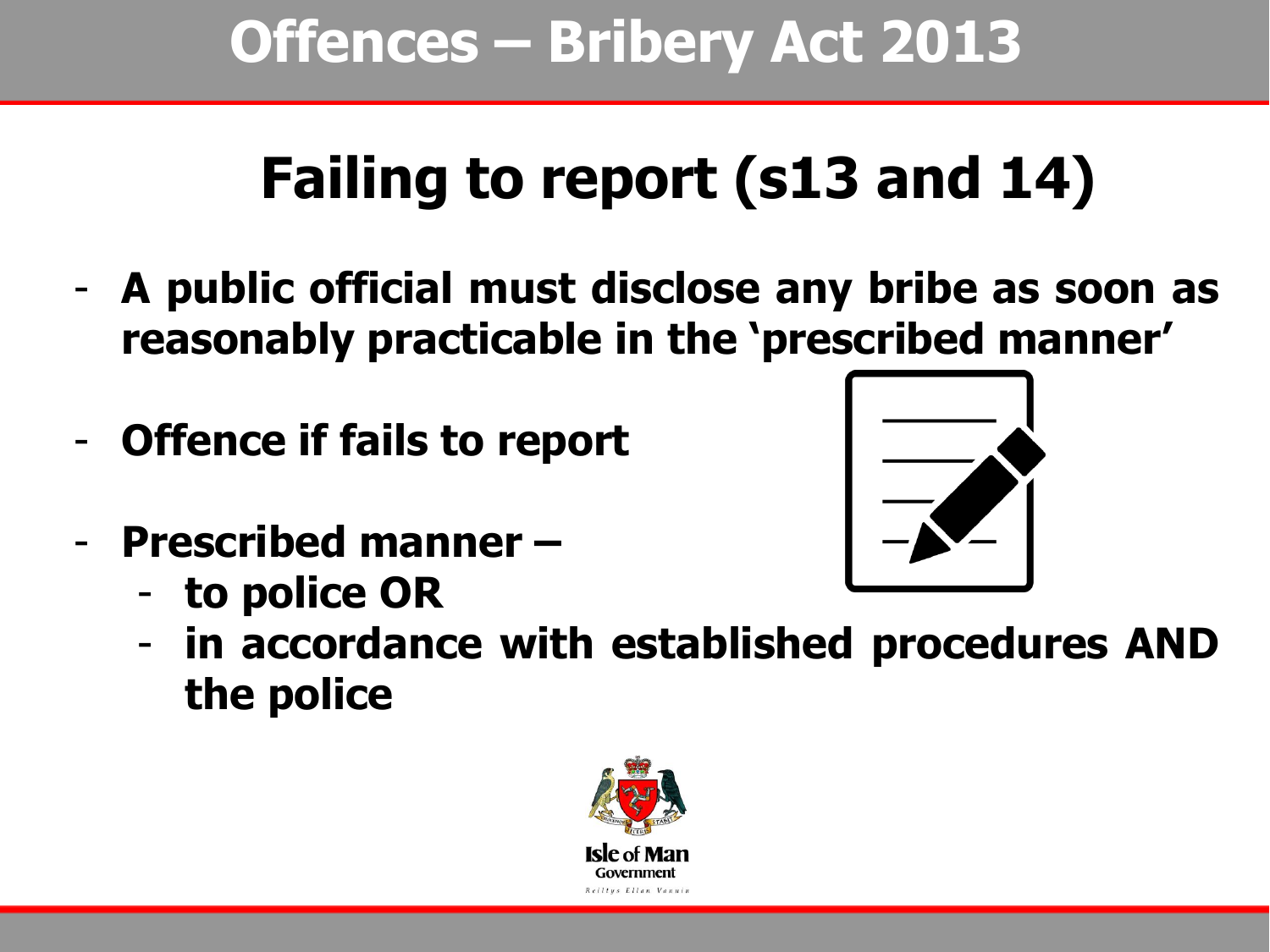# **Failing to report (s13 and 14) (Cont)**

- **Statutory Defence**
	- **reasonable belief that if report made, serious physical harm to that person, another person, or property would be caused**
- **PERSONAL duty to report to police**

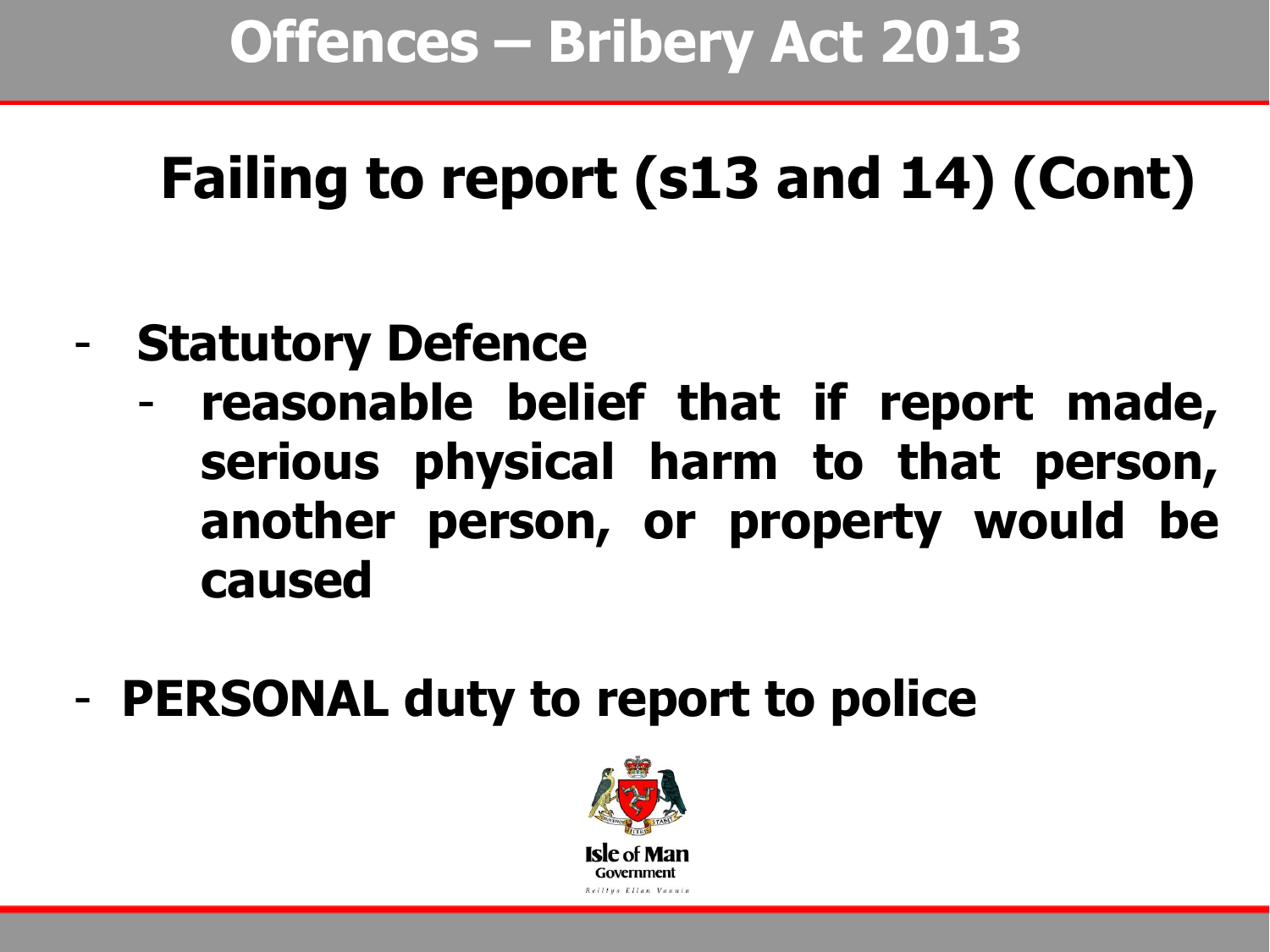## **Offences – Bribery Act 2013**

# **Interference with duty to report (s15)**

- **Offence – to interfere with a person's duty to report bribery under section 13 (to police and in accordance with established employment procedures)**
- **Requirements:**
	- **Intentional action harmful to any person - includes interference with person's lawful employment or occupation**
	- **Interference on grounds that person has made/ may make a disclosure (i.e. report of bribery)**



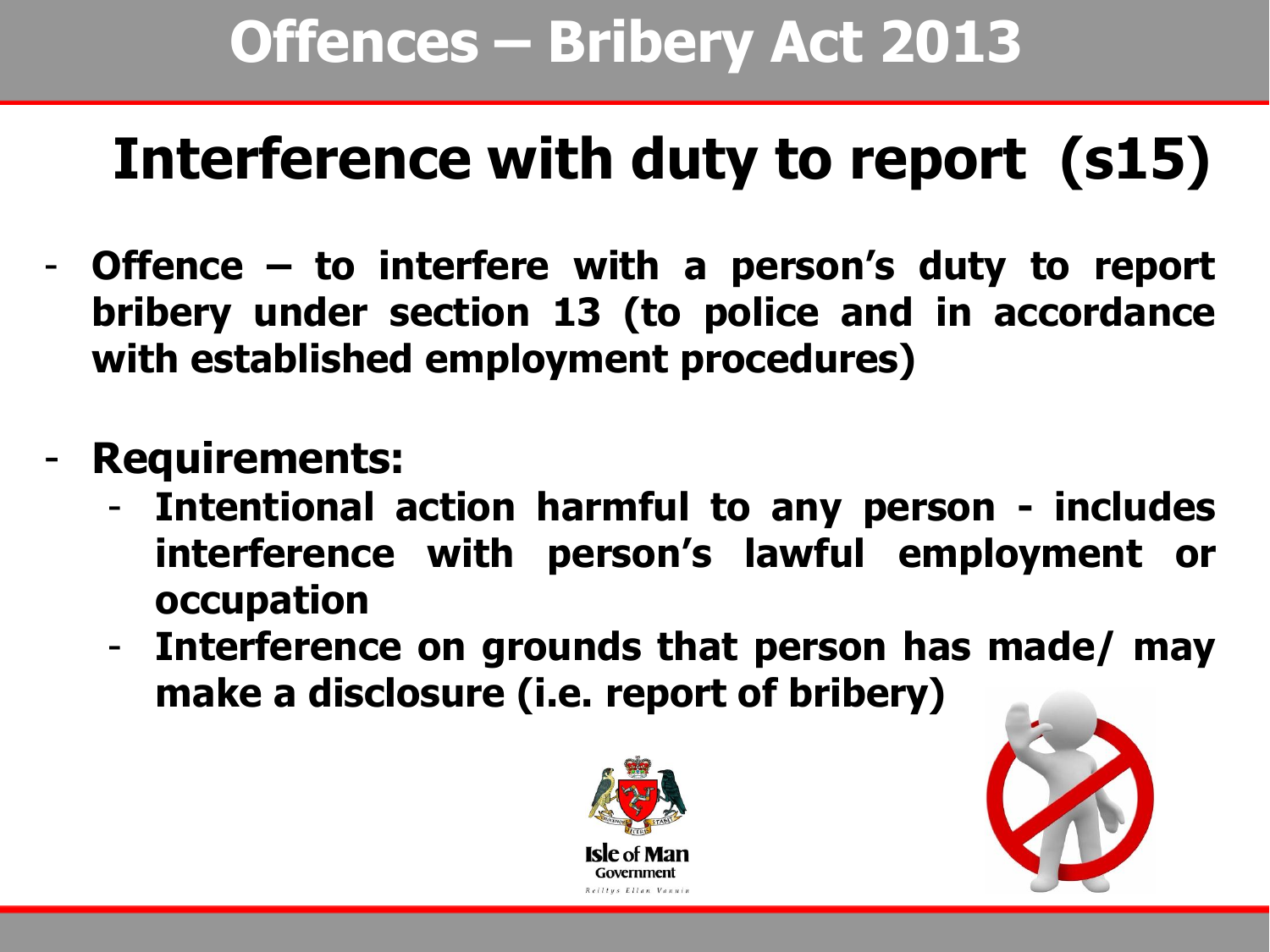### **PENALTIES**

#### **BRIBERY IS A CRIMINAL OFFENCE**

- **Custody** of up to 6-12 months, or 2 to 10 years
- **Fines** between £5,000 and £10,000 or unlimited **OR BOTH**



- **Unlimited fines for Commercial organisation (s10)**
- **Disbarment from EU or other contract tenders or groups**
- **Reputational risk to economy**
- **Loss of employment**



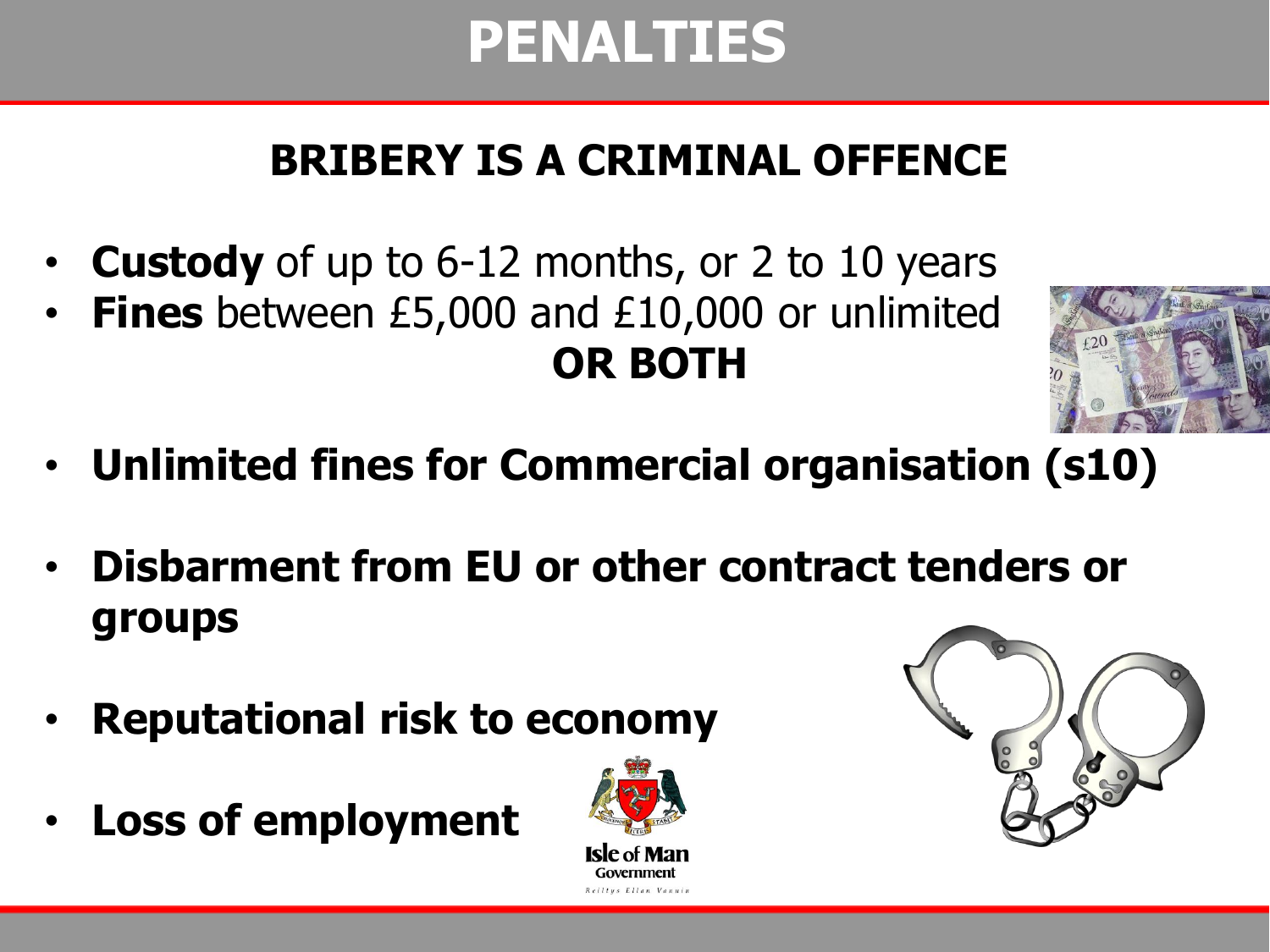### **BRIBERY ACT - DOES IT APPLY TO ME?**

**Corporate bodies**

**'Commercial organisation' –public bodies** 

**Employees, agents or subsidiaries**

**All levels of staff** 

**Offences committed outside the Island**  $\sqrt{ }$ 

**S23 – 'This Act applies to individuals in the public service of the Crown as it applies to other individuals'**

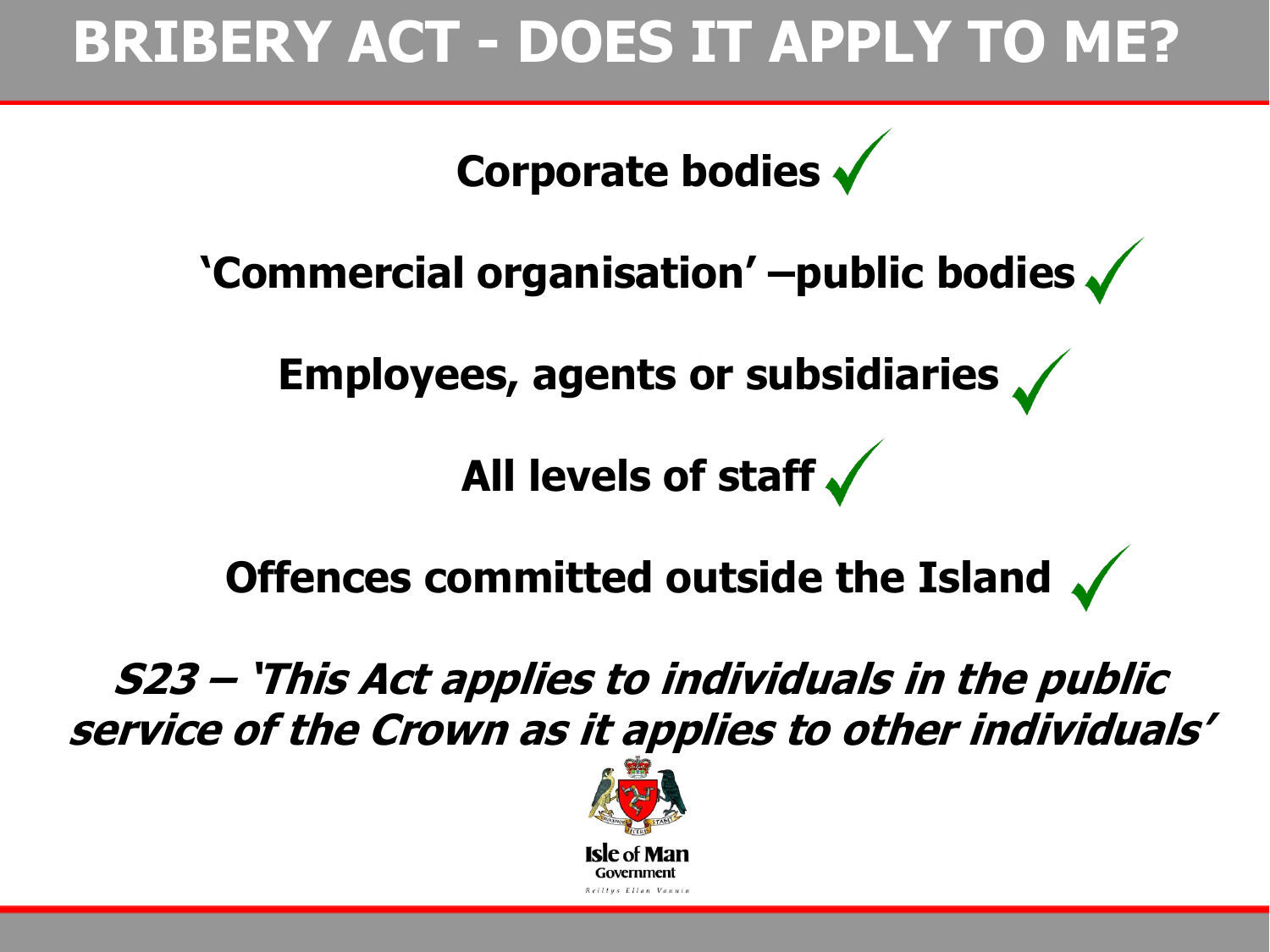### **DEFENCES**

**Defences in statute:-**

**1. Duress - Reasonable belief of harm to person or property**  (only available for failure to report – s14)

**2. Intelligence or active service** (for all bribery offences s19)

**3. "Adequate procedures"** (for commercial organisations section 10(2))



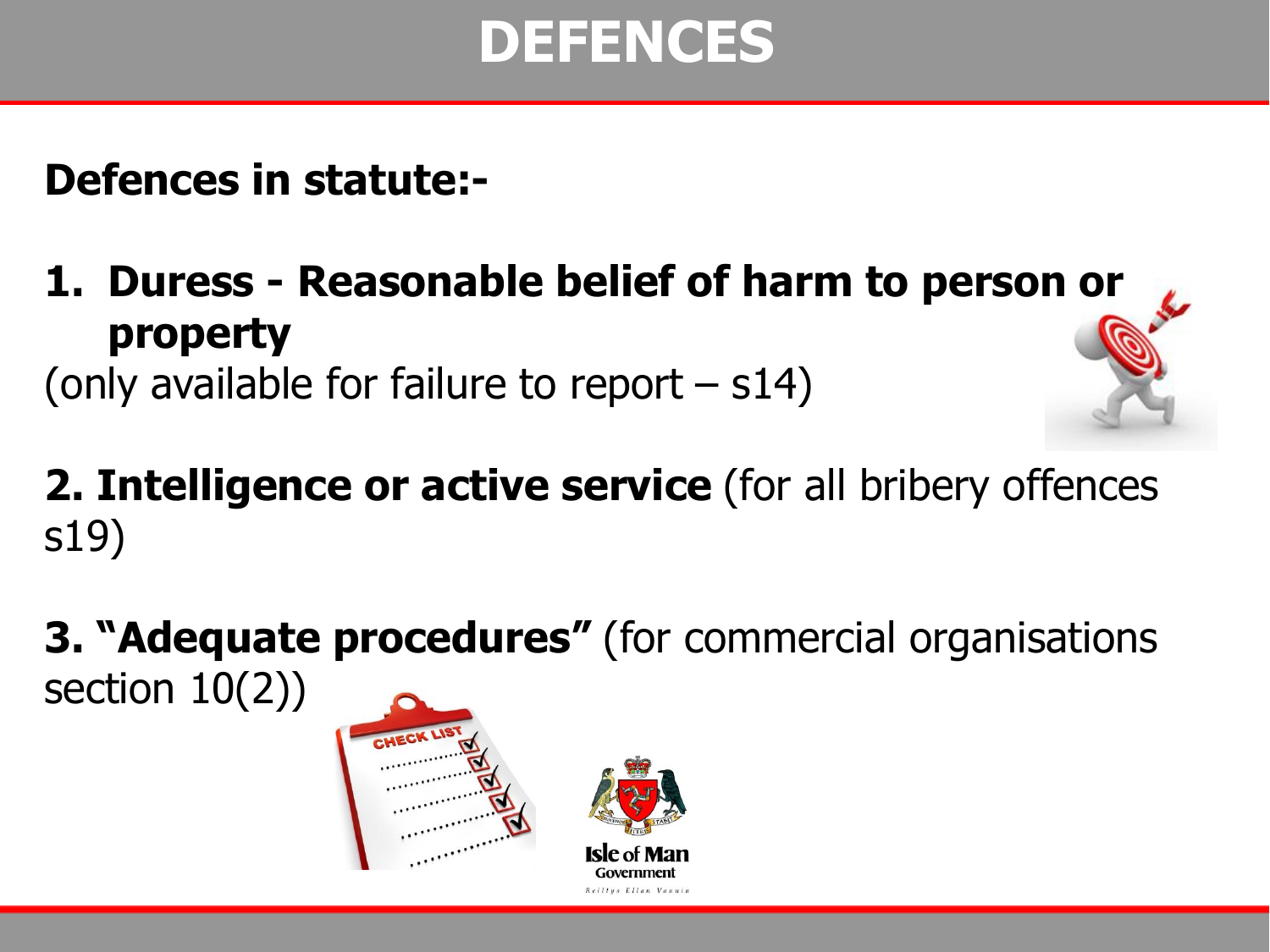### **ADEQUATE PROCEDURES**

#### **WHAT ARE ADEQUATE PROCEDURES?**

**Procedures including the Six Principles: Proportionality Top-level commitment Risk assessment Due diligence Communication (including training) Example 7 and review Alterally Monitoring and review** 



[e.com/watch?v=g0H](https://www.youtube.com/watch?v=g0HAjm3ApdU&feature=player_embedded) [Ajm3ApdU&feature=](https://www.youtube.com/watch?v=g0HAjm3ApdU&feature=player_embedded) [player\\_embedded](https://www.youtube.com/watch?v=g0HAjm3ApdU&feature=player_embedded)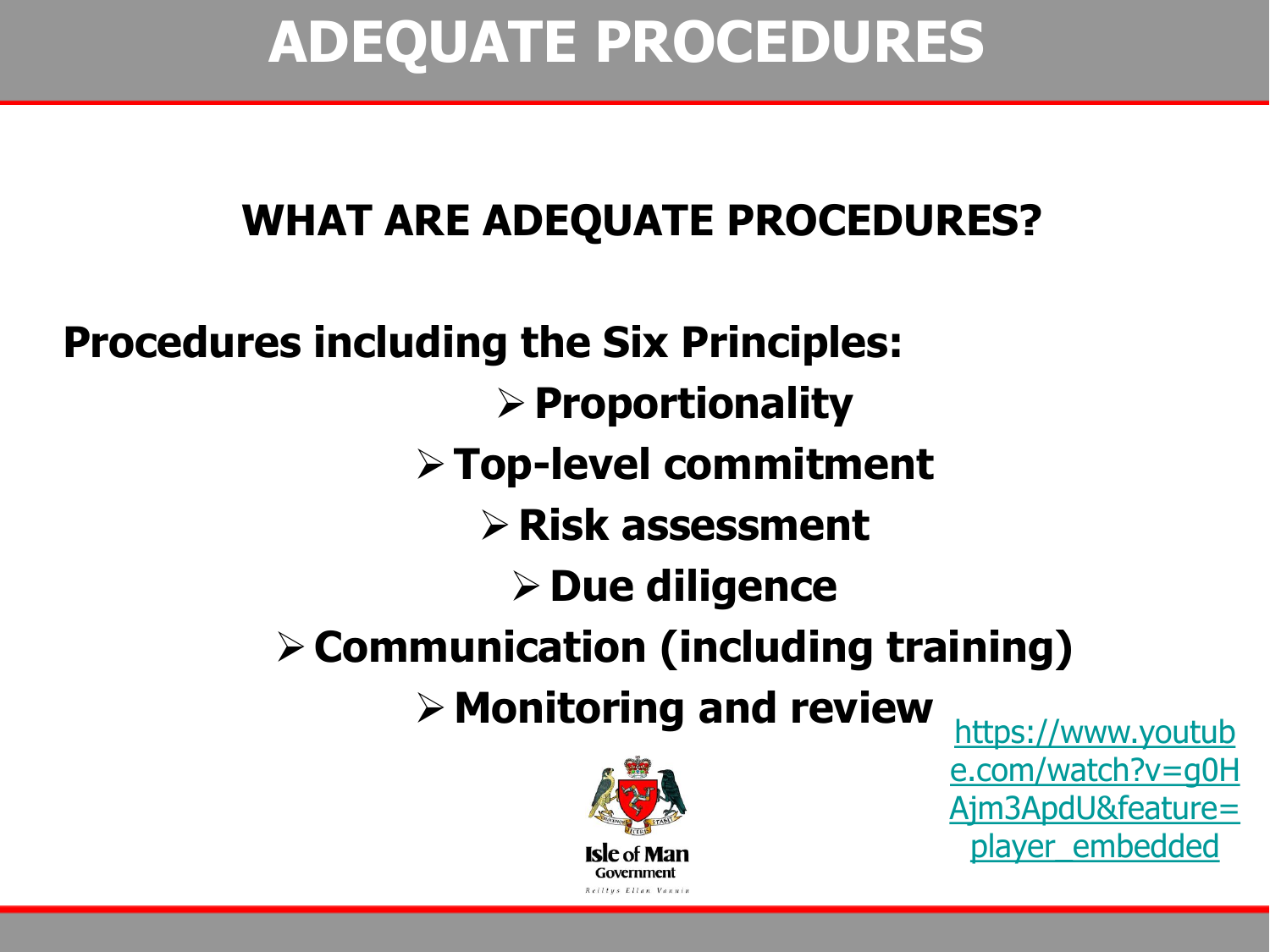## **WHAT NOT TO DO**

#### **YOU SHOULD NOT:**

- **Confront the individual with your suspicions**
- **Try to investigate the matter yourself**
- **Convey your suspicions to anyone other than those with appropriate authority**
- **Do nothing!**



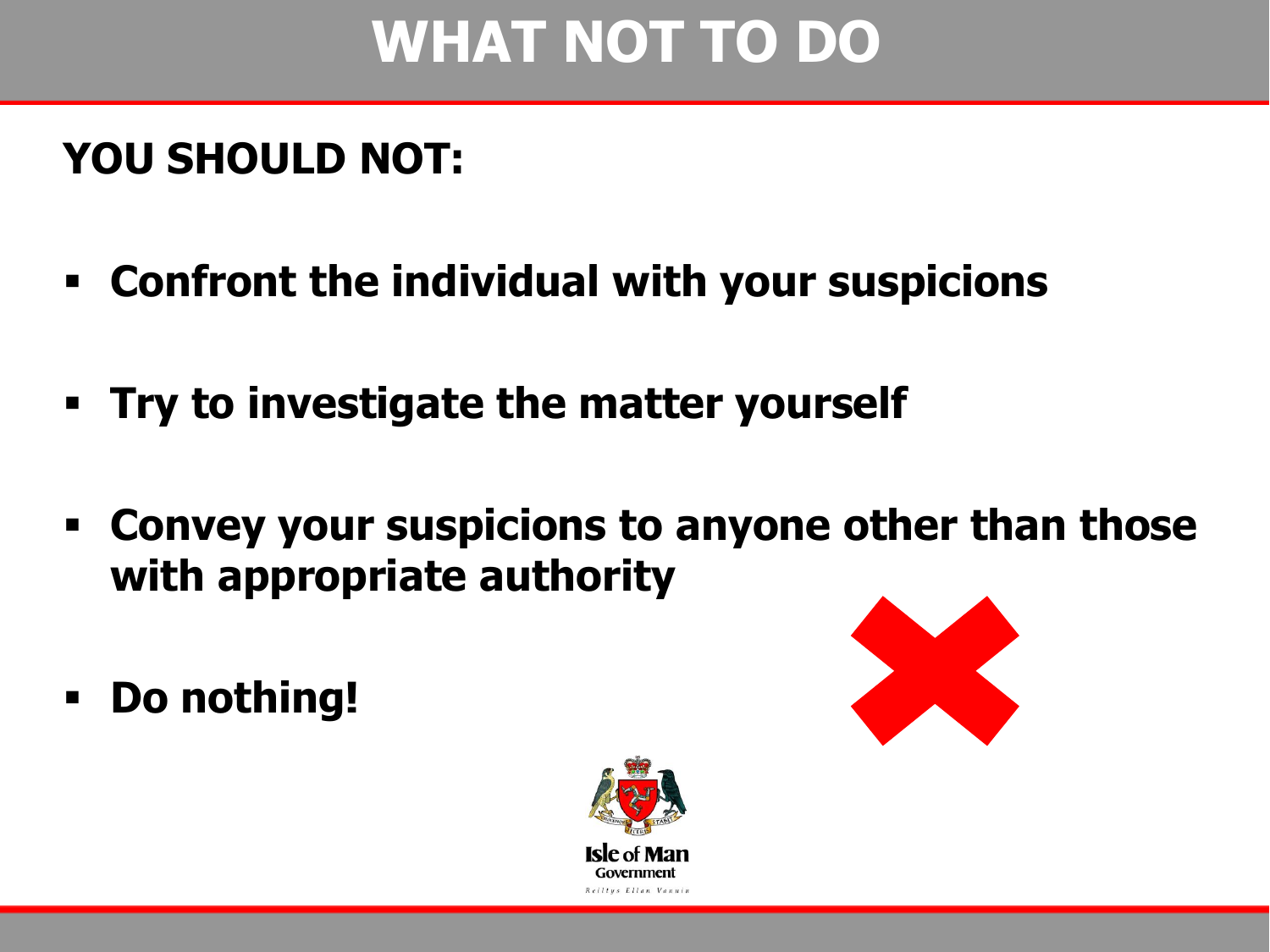## **WHAT CAN I DO?**

- **Be aware of law, policy and procedures and ensure staff trained**
- **Report concerns internally**
- **Don't delay**
- **Keep notes – persons involved, dates and times**
- **Keep adequate records, copies and documentation**
- **Report it!**

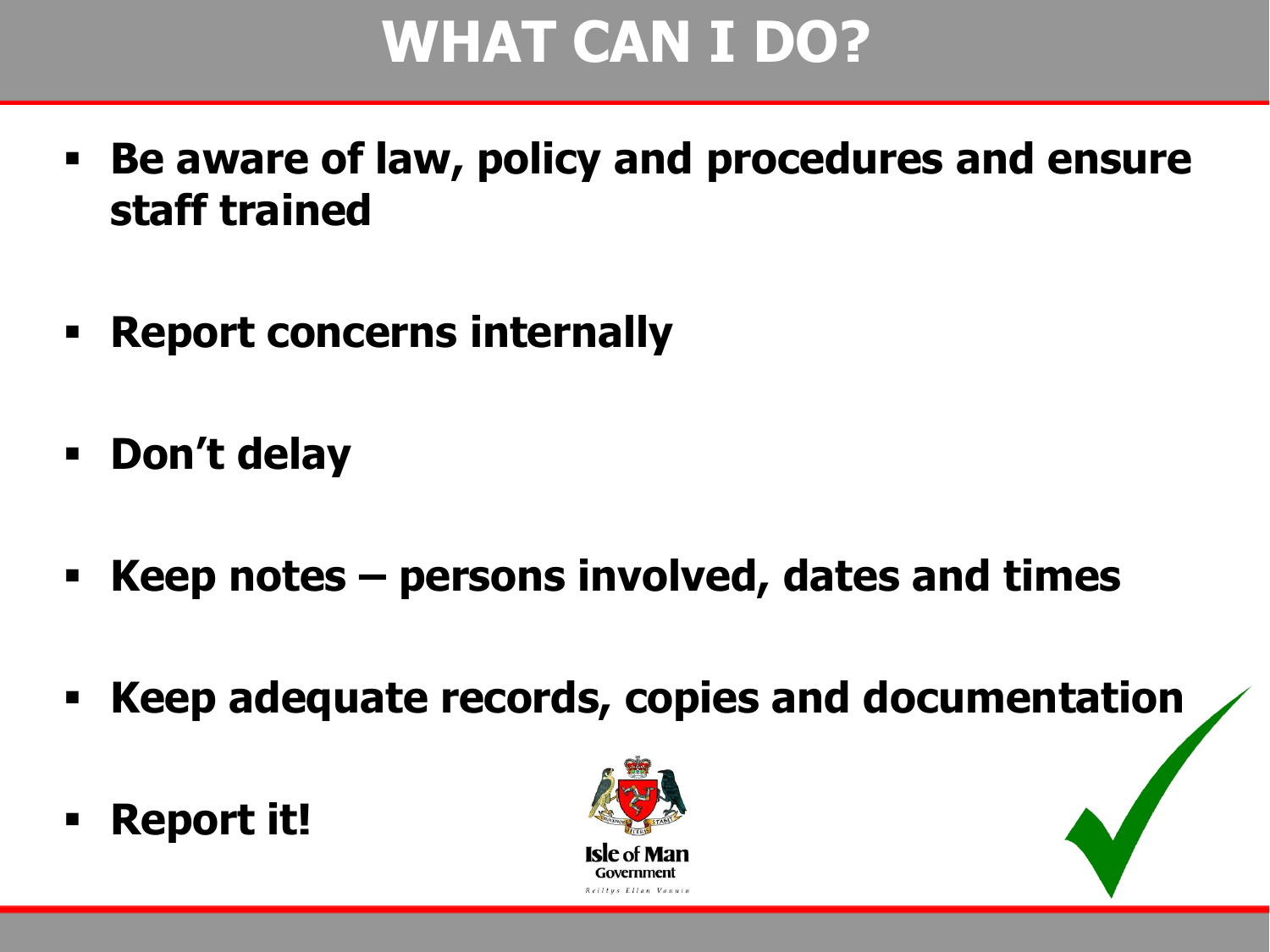### **WHISTLEBLOWING**

**"Where a staff member raises a concern about a possible fraud, crime, danger or other serious risk that could threaten colleagues, the public, the environment, or the organisation's own reputation."**

- **Making a disclosure in the public interest**
- **Where there is a reasonable and honest suspicion in relation to the above**
- **Protected disclosures override the duty of confidentiality in employment contract**
- **Protection for employees – unless false allegations or criminal offence committed**

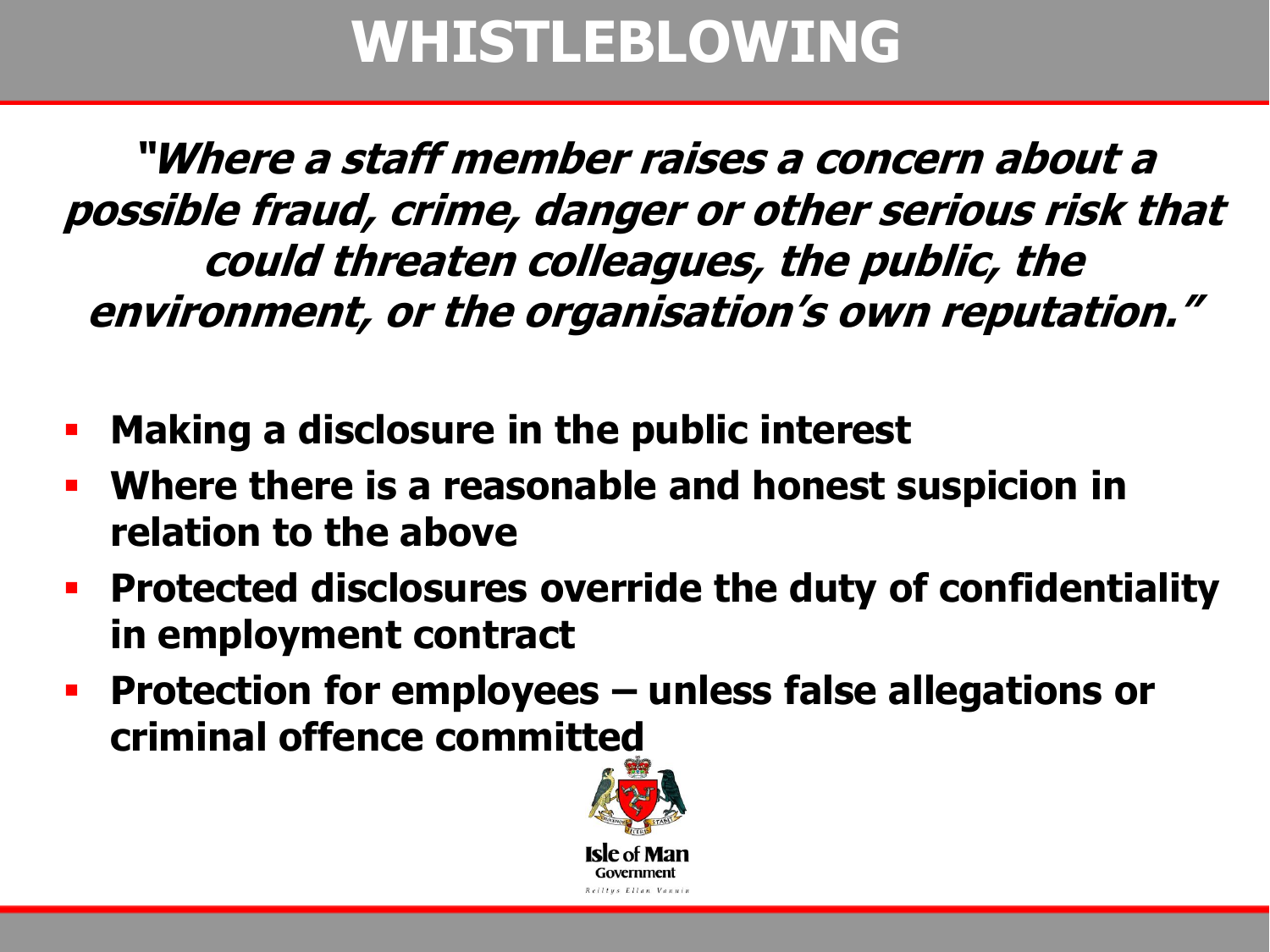**Employment Act 2006 – Part IV – statutory protection to employees making a 'protected disclosure'**

**What is a protected disclosure?**

- **Includes reports of bribery under section 13 of Bribery Act 2013**
- **Any qualifying disclosure under sections 51-56 of the Employment Act 2006 – Part IV**



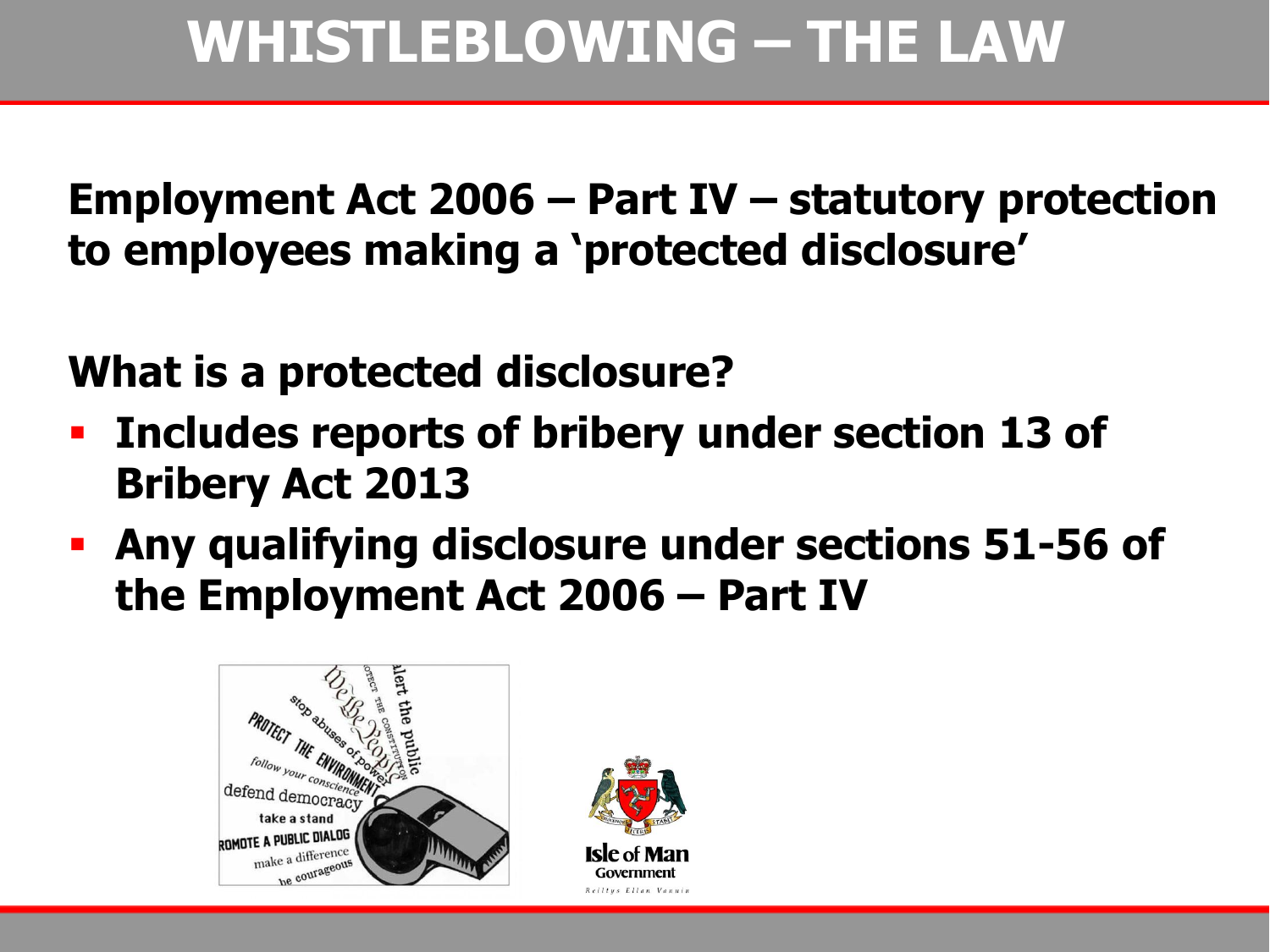## **PROTECTED DISCLOSURES**

- **Criminal offence committed**
- **Failure to comply with legal obligation**
- **Miscarriage of justice**
- **Health and safety endangerment**
- **Damage to environment**
- **Information relating to above deliberately concealed**

**(or, likely to occur in relation to all the above)**

• **Disclosure to legal adviser, public services commission, other prescribed persons**

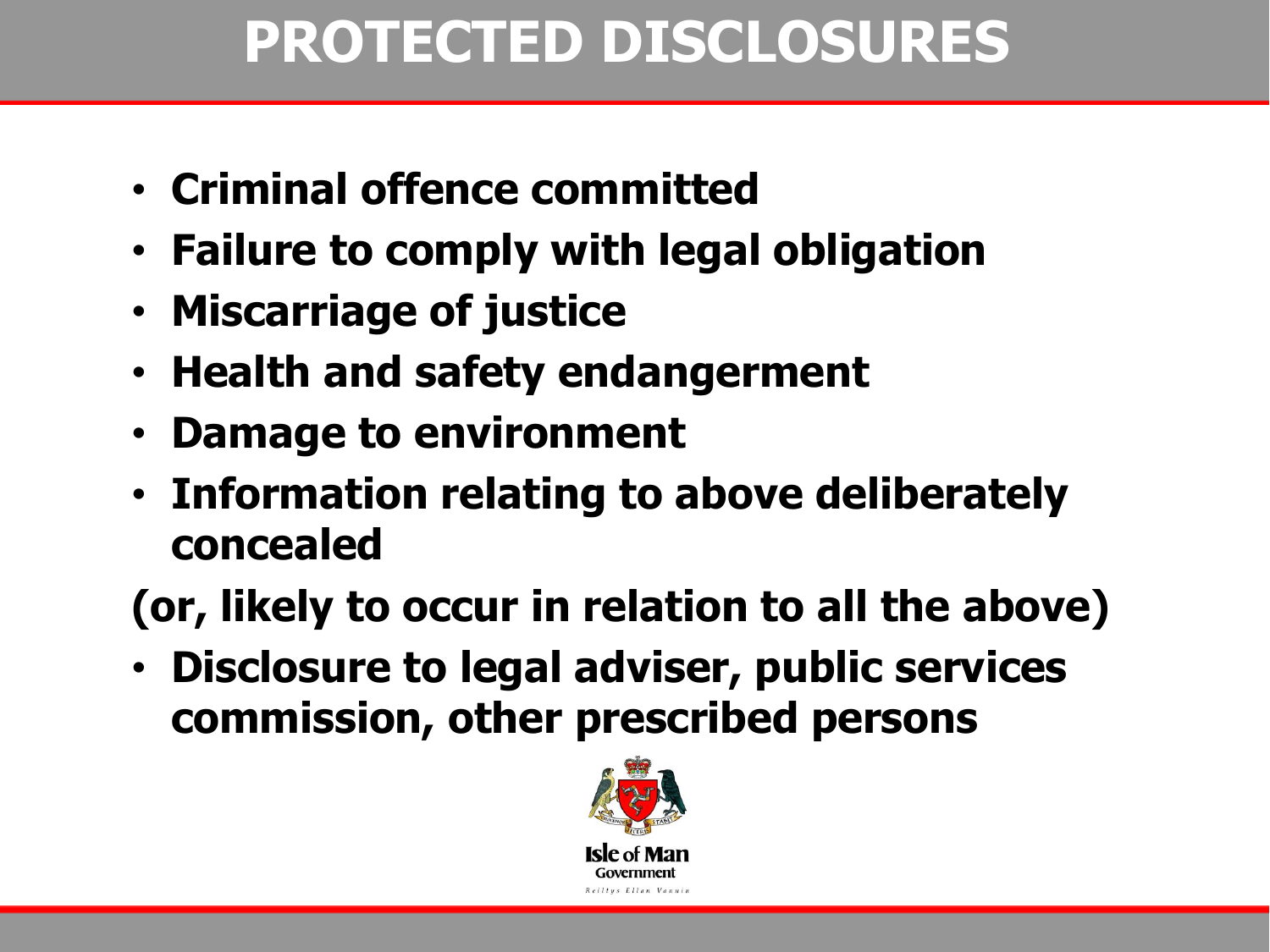## **STATUTORY OBLIGATIONS**

- **Legislation may not offer protection in all circumstances (i.e. if you commit a criminal offence – for example Official Secrets Act 1911, or are guilty of gross misconduct, fraud etc)**
- **For disclosure to qualify for statutory protection it must be made to those persons or bodies prescribed in the Act, or on the list in the Public Interest Disclosure (Prescribed Persons) Order**

Reiltys Ellan Vannin

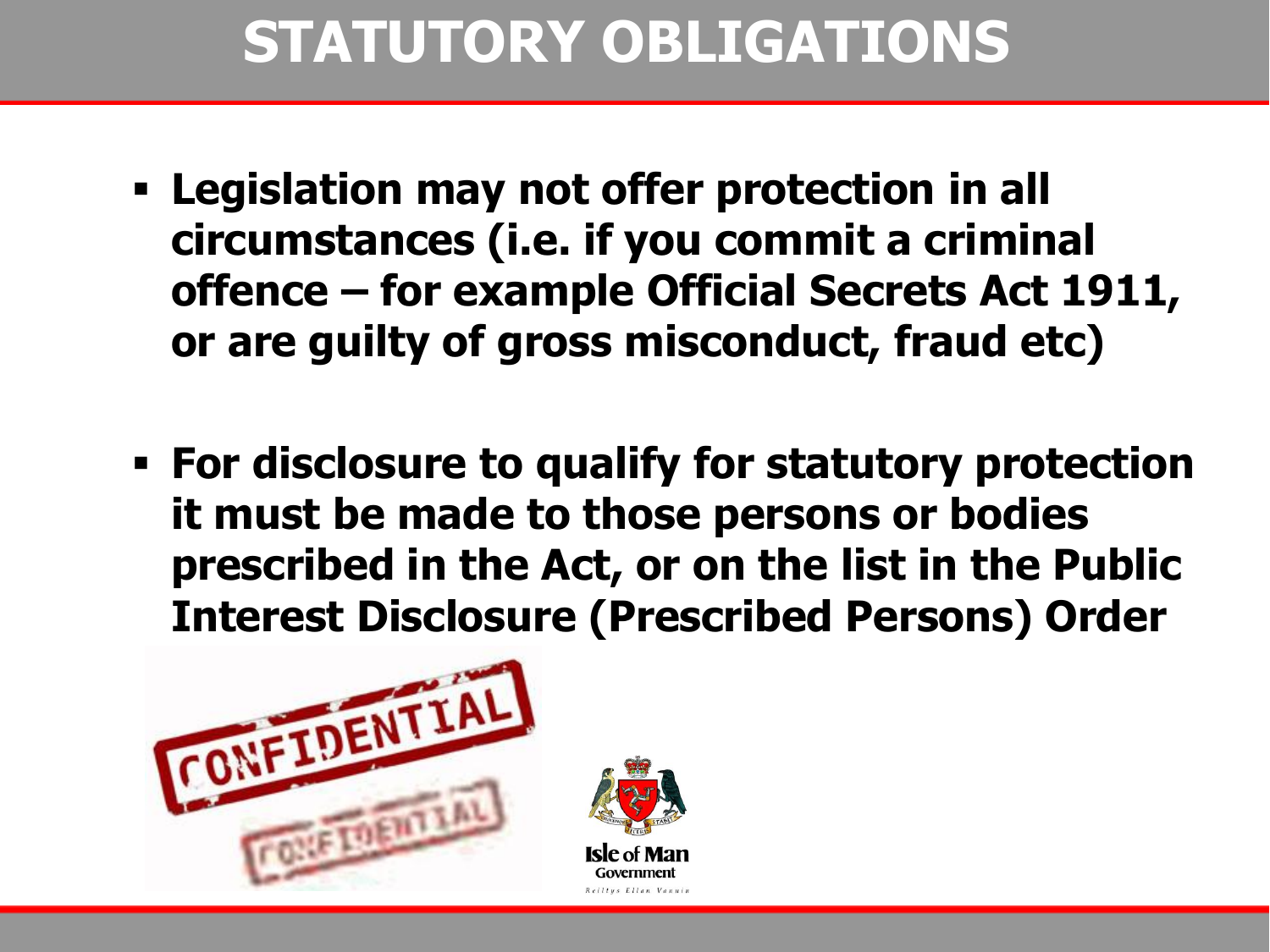### **RESOURCES**

#### **Government Policies**

**Training – E-Learn Vannin**

**Bribery Act Guidance**



- **Anti-Fraud, Bribery and Corruption Strategy**
- **Legislation – [www.legislation.gov.im](http://www.legislation.gov.im/)**

■ Financial Regulations (see FD1, FD3, FD4, FD8, FD11, FD12, FD15, FD29, FG13)

> **Isle** of Man Government **Reiltus Ellan Vannis**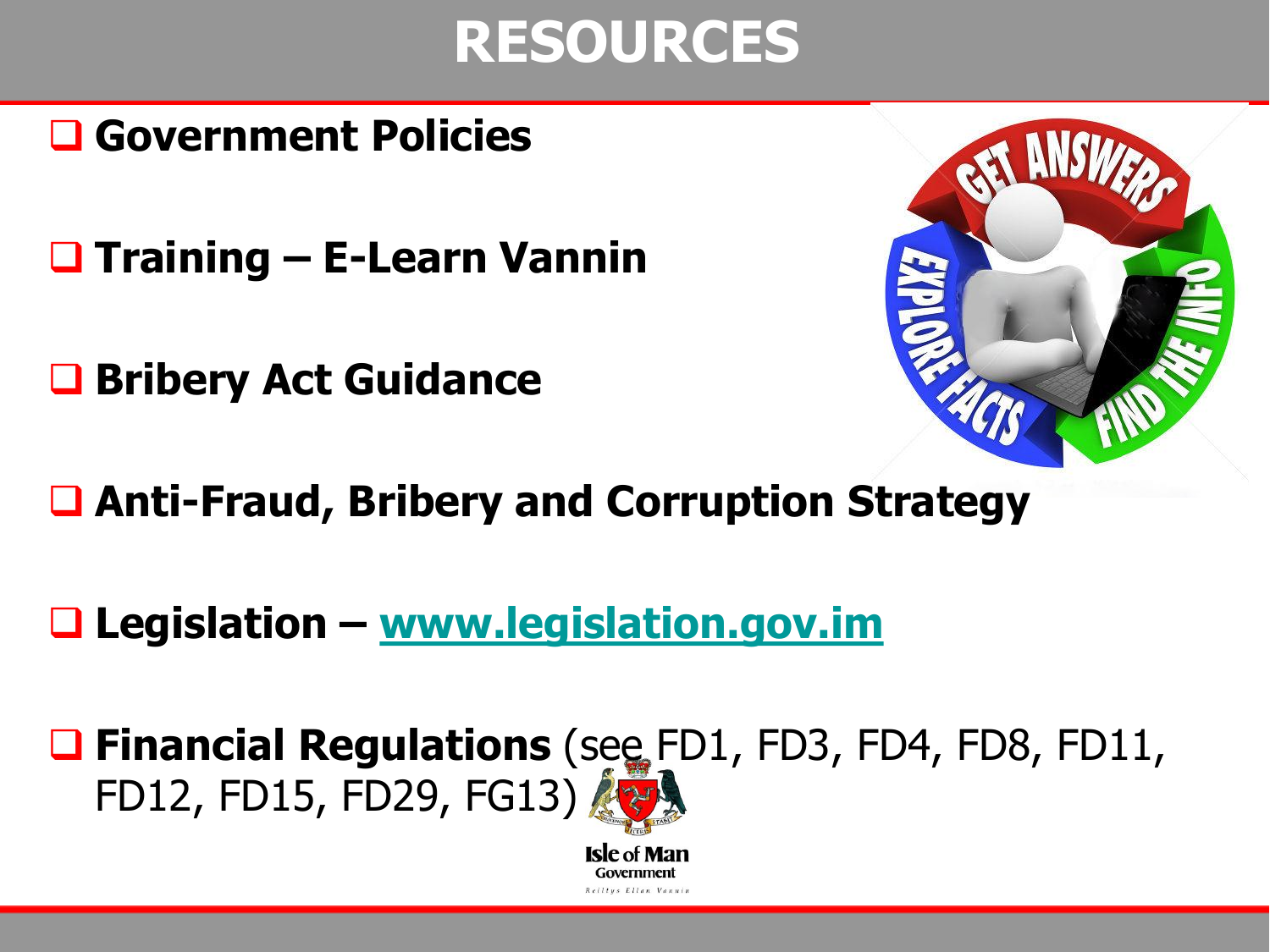#### **Anti-Bribery and Whistleblowing FAQ's**

#### **1. What training on these policies and procedures is planned for all Isle of Man Government workers?**

- a. Short online Awareness Sessions have been designed and uploaded onto eLearn Vannin. These sessions have been made available to all Designated Officers (Whistleblowing) and Fraud Liaison Officers in the first instance. The sessions are available to all Isle of Man Government workers who have an eLearn Vannin account.
- **2. What training will be provided for Manual and Craft workers who may not have such an account?**
	- a. Short briefing sessions at their place of work will be rolled out during 2017.
- **3. Many teachers and other Department of Education workers do not have eLearn Vannin accounts as they work on Apple Mac computers and are on a different platform. How will these workers access the electronic training?**
	- a. The Department of Education is reviewing this position and that an electronic training facility for all staff is to be developed and as soon as this has been achieved the Anti-Bribery and Whistleblowing Awareness sessions will be rolled out for this group of staff.

#### **4. What is the Designated Officer Role?**

a. Designated Officers are appointed by the Chief Officer of Departments, Boards and Offices in terms of the Whistleblowing Policy. These officers should be of sufficient standing within each Department to understand the business of their Department and to facilitate investigations.

The Designated Officer is responsible for:

- Acting as a single point of contact for each area in respect of all matters relating to Whistleblowing (Refer to [Whistleblowing Policy](https://www.gov.im/lib/docs/hr/ERP/whistleblowingpolicyfinalrevised.pdf) Guidance Appendix A 2.for more details);
- Acting as the confidential liaison between the whistleblower and management during the course of the subsequent proceedings;
- Reporting suspected wrongdoing in confidence to the Chief Officer, in accordance with the Whistleblowing policy;
- Gaining and maintaining a comprehensive understanding of the risks to the organisation's business;
- Ensuring compliance with and maintaining a good understanding of relevant legal, in particular Bribery and Employment (Protected Disclosure) legislation, and the relevant corporate policies.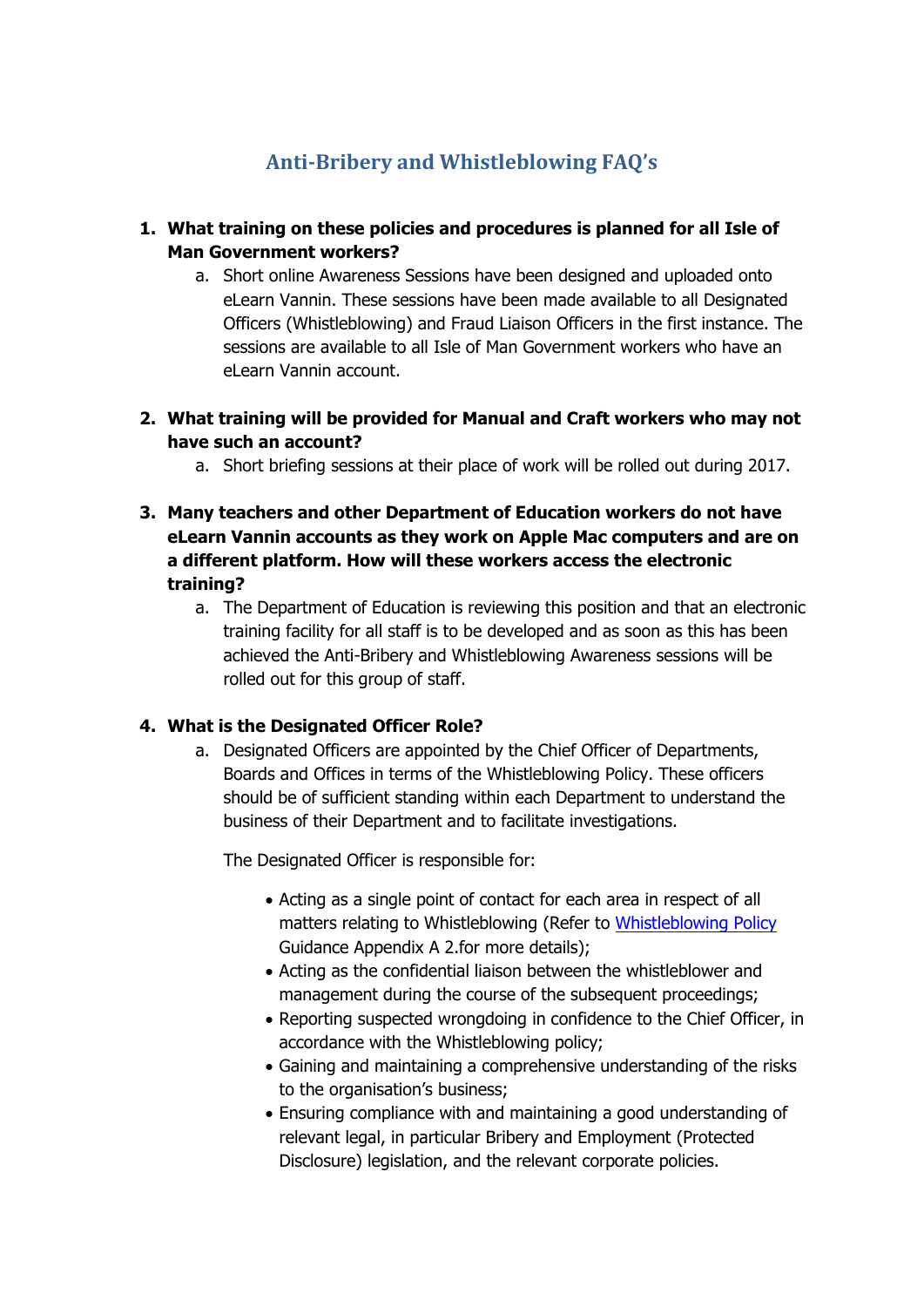• Promoting training, awareness and ensuring best practice in relation to the reporting and investigation of suspected wrongdoing;

#### **5. What is the Fraud Liaison Officer Role?**

a. Fraud Liaison Officers (FLOs) are appointed by all Departments, Boards or Offices to ensure that each area complies with Financial Regulations, and to inform Internal Audit of any issues. These officers should be of sufficient standing within each area to understand the business of their Department, Board of Office and to facilitate investigations.

The FLO will be responsible for:

- Acting as a single point of contact for each area in respect of all matters relating to potential fraud or corruption;
- Gaining and maintaining a comprehensive understanding of the risks to the organisation's business;
- Ensuring compliance with, and maintaining a good understanding of relevant legal, statutory internal obligations, in particular the Financial Regulations;
- Reporting suspected irregularities to the Director of the Audit Advisory Division, in accordance with Financial Regulations FD11, and assisting in the investigation of suspected irregularities;
- Promoting training, awareness and ensuring best practice in relation to the reporting and investigation of suspected irregularities;
- Attending the Fraud Liaison Officer Group meetings as and when required (at least annually).

#### **6. If I am offered a bribe, but I decline it, do I still have to report this?**

a. Yes, you need to report it to the Police (in accordance with the [Anti-Bribery](https://www.gov.im/lib/docs/hr/HR_Policies/antibriberypolicyfinal52016.pdf)  [Policy\)](https://www.gov.im/lib/docs/hr/HR_Policies/antibriberypolicyfinal52016.pdf) as well as to your Designated Officer or Fraud Liaison Officer in terms of the [Whistleblowing Policy.](https://www.gov.im/lib/docs/hr/ERP/whistleblowingpolicyfinalrevised.pdf)

#### **7. What is a Conflict of Interest and what Guidance do we have in this regard?**

a. Wikipedia definition: "A conflict of interest is a situation in which a person is involved in multiple interests, financial or otherwise, one of which could possibly corrupt the motivation or decision-making of that individual."

Such situations present a risk that the person, in a position of trust, could make decisions based on external/private influences rather than the best interests of the organization, or that others could allege that the person might have made decisions based on their external/private interests or influences. Both are a problem, as the perceived inference of a conflict may, on occasions, be as damaging as the existence of a real conflict.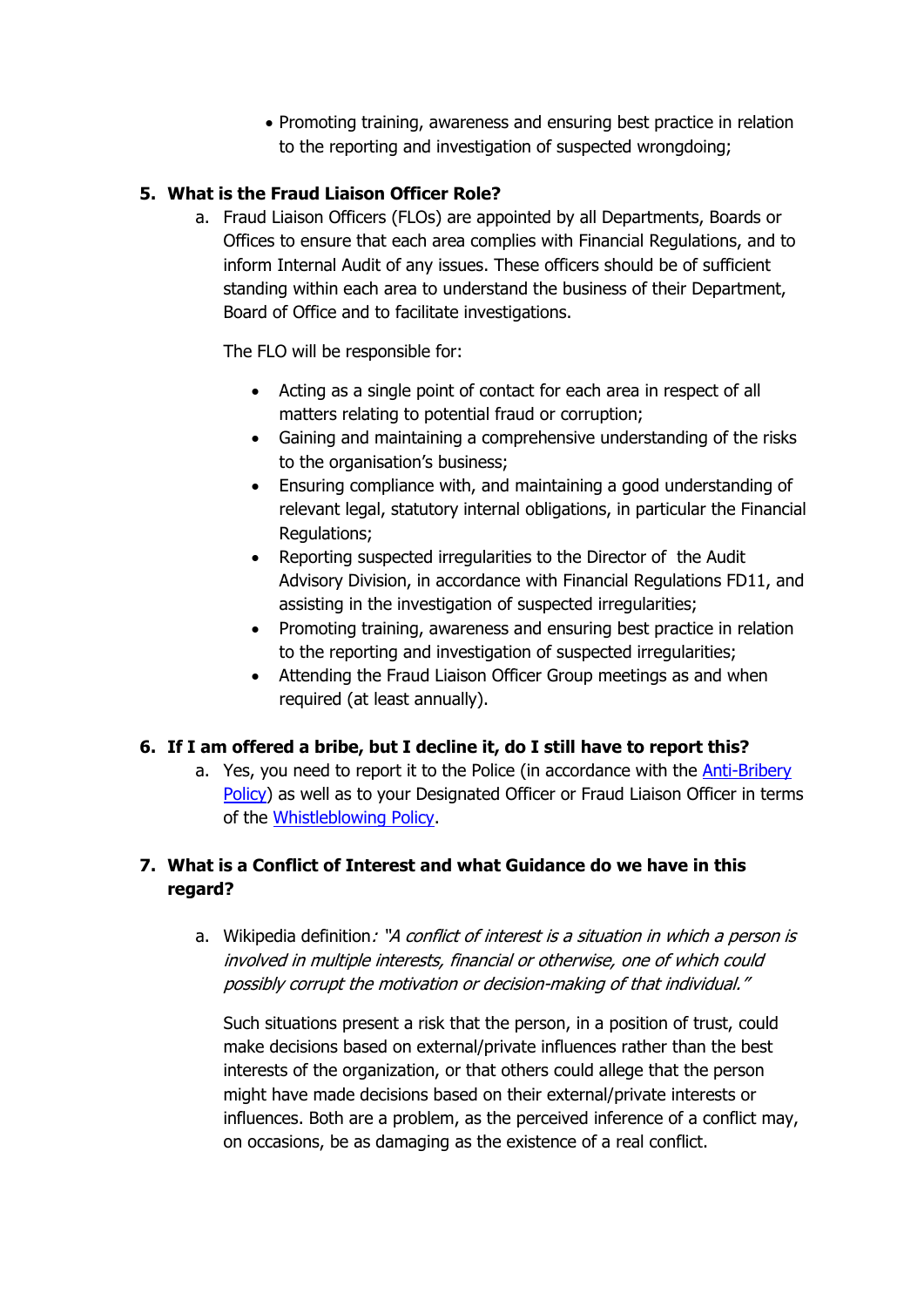In a judgment delivered by His Honour Deemster Kerruish on 12 February 2007 the test which should be applied in relation to a potential case of perceived bias is: "Whether the ascertained relevant circumstances would lead a fair-minded and informed observer to conclude that there is a real possibility that the decision-maker was biased."

If during the course of carrying out his responsibilities under the Whistleblowing Policy a Designated Officer becomes aware of a conflict, or that a conflict might be perceived, he should declare this in writing to his Chief Officer. The Chief Officer may apply the above test and make a decision accordingly. This decision should be recorded in writing and a copy provided to the Designated Officer.

b. The [Government Code](https://www.gov.im/lib/docs/hr/ERP/codeofconductforpublicservants.pdf) provides advice on a number of relevant issues eg Conflicts of Interest (Part 2: Ministerial Code), the Acceptance of Gifts, Hospitality and Travel as well as Legal and Ethical considerations (Ministers and Civil Servants) and the Public Service Code.

#### **8. What, if any, protection is afforded to the Designated Officer?**

a. The procedure of dealing with a Whistleblowing issue is by its very nature confidential. Designated officers are senior managers, and as such are generally experienced in dealing with complex, confidential and sometimes stressful issues as part of their role. Their Chief Officer may offer support if this should prove necessary.

#### **9. Who will be responsible for monitoring eLearn Vannin to ensure that training is being undertaken?**

a. Not sure – will contact Lead to find out how they monitor other training.

#### **10.Where/How else will this information be disseminated?**

- a. Already out via All Staff email to inform of the new policies
- b. Corporate Induction Confirm with LEaD who own the slides
- c. Financial Regulations Training check with Audit Advisory Division
- d. Possibly circulate the Anti-Bribery Poster for putting up on notice boards?

#### **11.We would like to see more case study examples**

[http://www.telegraph.co.uk/news/health/news/11398148/The-NHS-whistle-blowers](http://www.telegraph.co.uk/news/health/news/11398148/The-NHS-whistle-blowers-who-spoke-out-for-patients.html)[who-spoke-out-for-patients.html](http://www.telegraph.co.uk/news/health/news/11398148/The-NHS-whistle-blowers-who-spoke-out-for-patients.html)

[http://www.pcaw.org.uk/files/whistleblowing\\_case\\_summaries.pdf](http://www.pcaw.org.uk/files/whistleblowing_case_summaries.pdf)